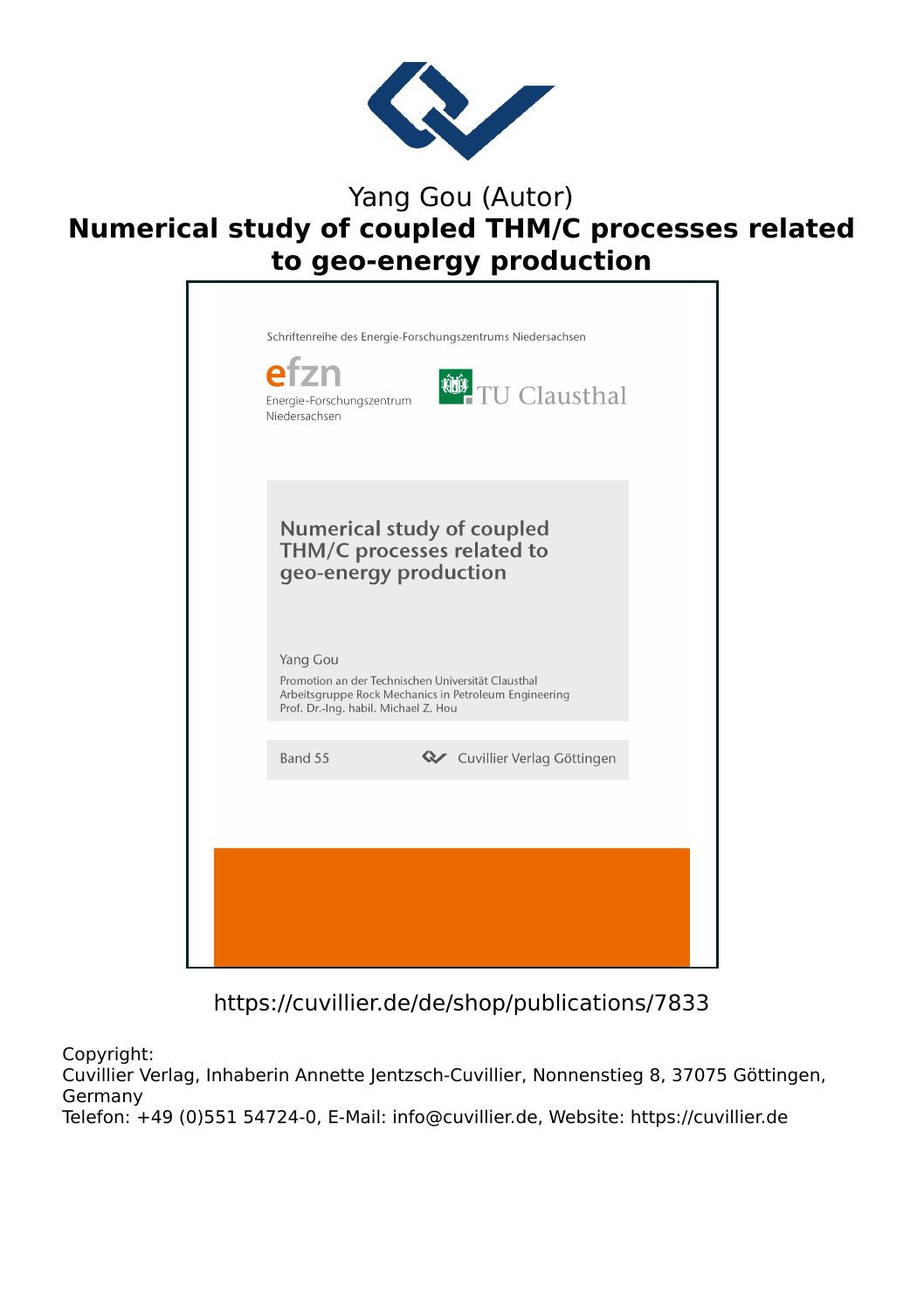## **Table of contents**

| 1            |       |  |  |  |  |  |  |  |  |  |  |
|--------------|-------|--|--|--|--|--|--|--|--|--|--|
| 1.1          |       |  |  |  |  |  |  |  |  |  |  |
| 1.2          |       |  |  |  |  |  |  |  |  |  |  |
| $\mathbf{2}$ |       |  |  |  |  |  |  |  |  |  |  |
|              | 2.1   |  |  |  |  |  |  |  |  |  |  |
|              | 2.2   |  |  |  |  |  |  |  |  |  |  |
|              | 2.2.1 |  |  |  |  |  |  |  |  |  |  |
|              | 2.2.2 |  |  |  |  |  |  |  |  |  |  |
|              | 2.2.3 |  |  |  |  |  |  |  |  |  |  |
|              | 2.2.4 |  |  |  |  |  |  |  |  |  |  |
|              | 2.2.5 |  |  |  |  |  |  |  |  |  |  |
|              | 2.3   |  |  |  |  |  |  |  |  |  |  |
|              | 2.3.1 |  |  |  |  |  |  |  |  |  |  |
|              | 2.3.2 |  |  |  |  |  |  |  |  |  |  |
|              | 2.4   |  |  |  |  |  |  |  |  |  |  |
|              | 2.4.1 |  |  |  |  |  |  |  |  |  |  |
|              | 2.4.2 |  |  |  |  |  |  |  |  |  |  |
|              | 2.4.3 |  |  |  |  |  |  |  |  |  |  |
|              | 2.5   |  |  |  |  |  |  |  |  |  |  |
|              | 2.6   |  |  |  |  |  |  |  |  |  |  |
|              | 2.6.1 |  |  |  |  |  |  |  |  |  |  |
|              | 2.6.2 |  |  |  |  |  |  |  |  |  |  |
|              | 2.6.3 |  |  |  |  |  |  |  |  |  |  |

R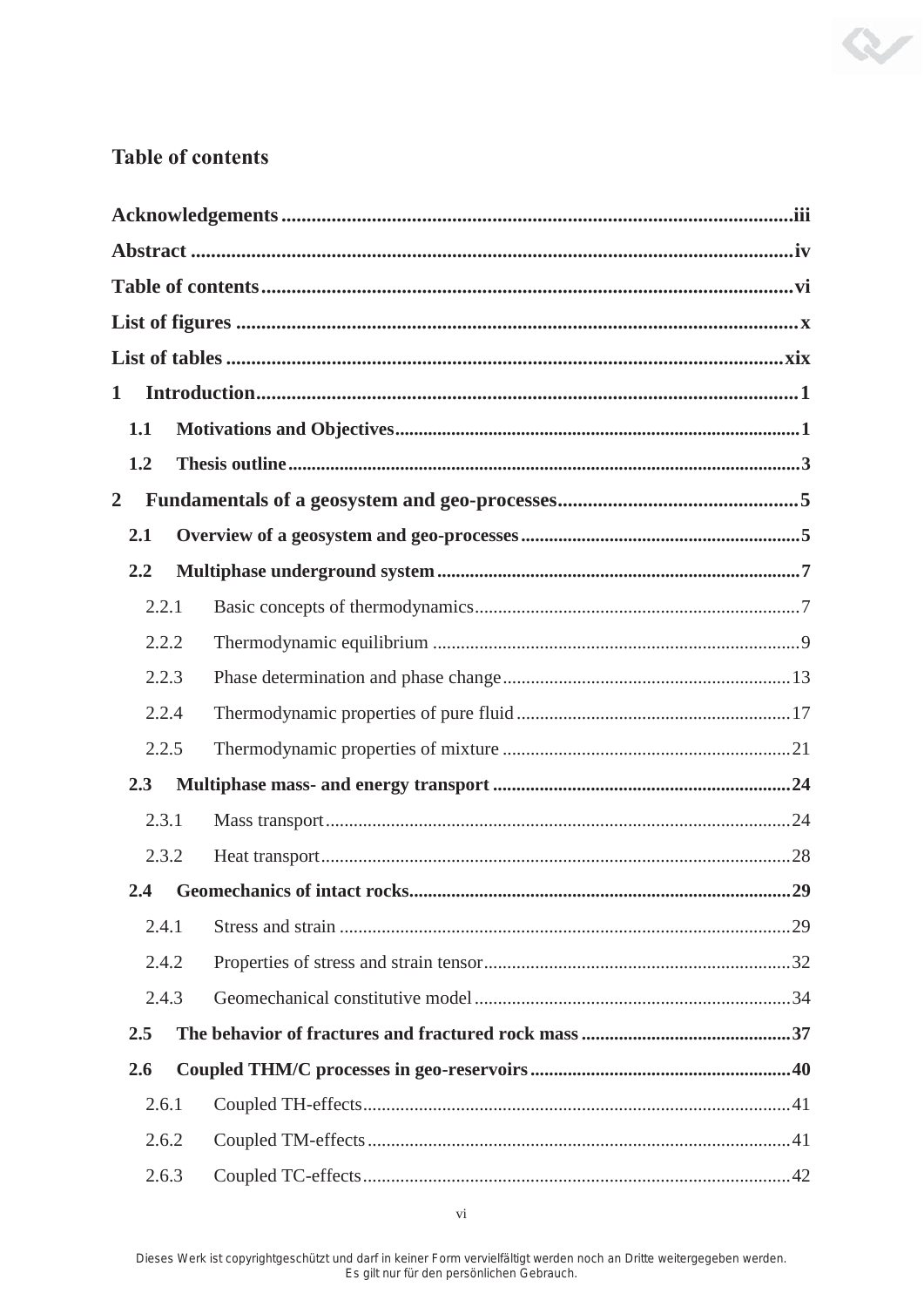|                         | 2.6.4 |  |                                                                      |  |
|-------------------------|-------|--|----------------------------------------------------------------------|--|
|                         | 2.6.5 |  |                                                                      |  |
|                         | 2.6.6 |  |                                                                      |  |
| 2.7                     |       |  | Simulation of the coupled geo-processes with TOUGH2MP-FLAC3D 46      |  |
|                         | 2.7.1 |  |                                                                      |  |
|                         | 2.7.2 |  |                                                                      |  |
|                         | 2.7.3 |  |                                                                      |  |
| $\overline{\mathbf{3}}$ |       |  | CO <sub>2</sub> enhanced gas recovery in the Altmark gas reservoir58 |  |
| 3.1                     |       |  |                                                                      |  |
| 3.2                     |       |  |                                                                      |  |
| 3.3                     |       |  |                                                                      |  |
|                         | 3.3.1 |  |                                                                      |  |
|                         | 3.3.2 |  |                                                                      |  |
|                         | 3.3.3 |  |                                                                      |  |
|                         | 3.3.4 |  |                                                                      |  |
|                         |       |  |                                                                      |  |
| 3.4                     |       |  |                                                                      |  |
| 3.5                     |       |  |                                                                      |  |
| 3.6                     |       |  |                                                                      |  |
|                         | 3.6.1 |  |                                                                      |  |
|                         |       |  |                                                                      |  |
| 3.7                     |       |  | Numerical simulation of CO2-EGR in Altensalzwedel subfield108        |  |
|                         | 3.7.1 |  |                                                                      |  |
|                         | 3.7.2 |  |                                                                      |  |
|                         | 3.7.3 |  |                                                                      |  |
|                         | 3.7.4 |  |                                                                      |  |
| 3.8                     |       |  |                                                                      |  |
| 4                       |       |  |                                                                      |  |
| 4.1                     |       |  |                                                                      |  |
| 4.2                     |       |  |                                                                      |  |

 $\infty$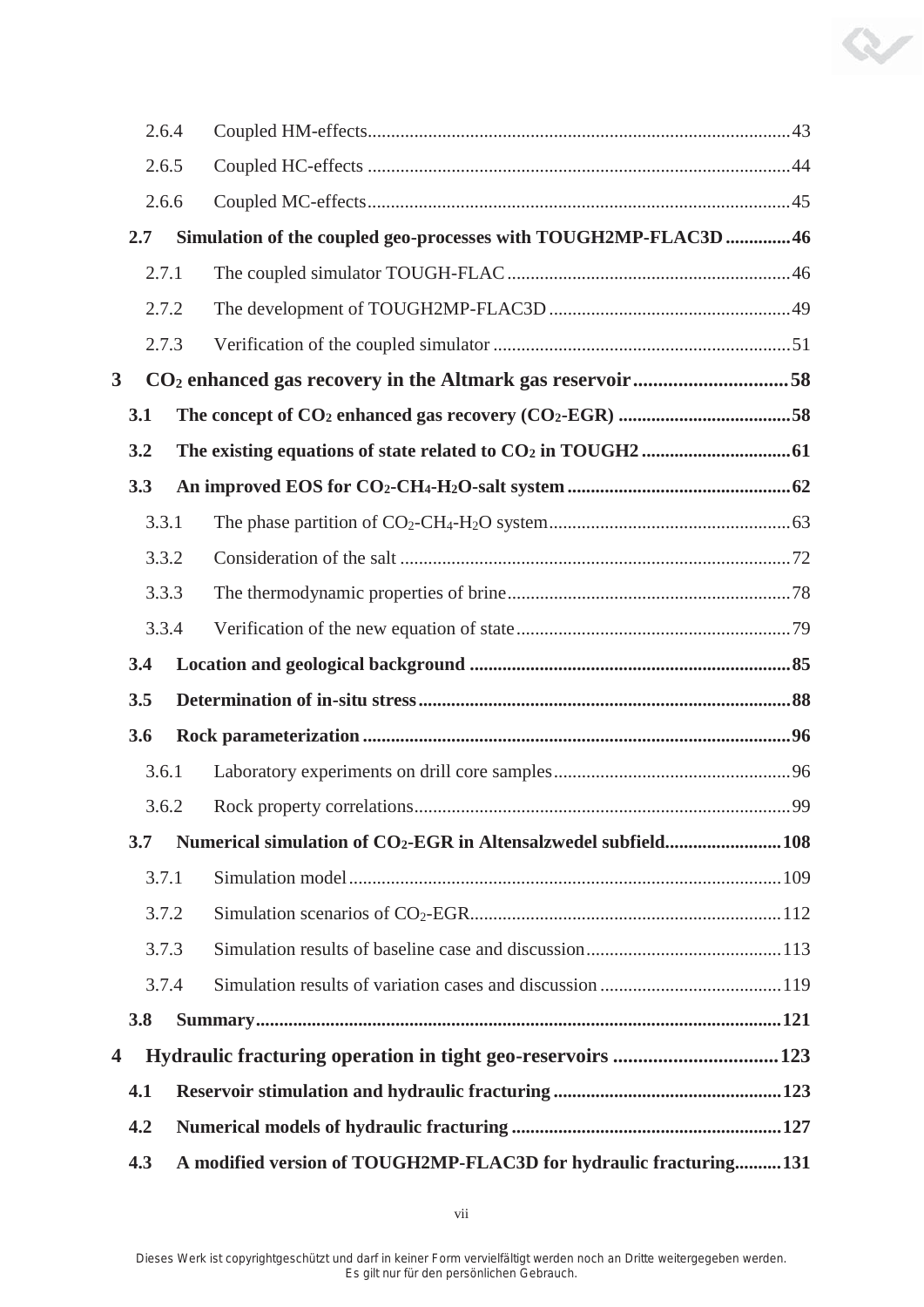| 4.3.1 | Hydro-mechanical behavior of fracture elements and fracture propagation 132 |
|-------|-----------------------------------------------------------------------------|
| 4.3.2 |                                                                             |
| 4.3.3 |                                                                             |
| 4.3.4 |                                                                             |
| 4.4   | Simulation of hydraulic fracturing in different types of geo-reservoirs136  |
| 4.4.1 |                                                                             |
| 4.4.2 |                                                                             |
| 4.4.3 |                                                                             |
| 4.5   |                                                                             |
| 5     | Induced seismicity during the geothermal energy utilization in              |
|       |                                                                             |
| 5.1   |                                                                             |
| 5.2   |                                                                             |
| 5.3   | The coupled thermo-hydro-mechanical model based on crack tensor 157         |
| 5.3.1 |                                                                             |
| 5.3.2 |                                                                             |
| 5.3.3 |                                                                             |
| 5.3.4 |                                                                             |
| 5.4   |                                                                             |
|       | 5.4.1 Poisson's effect.<br>.164                                             |
| 5.4.2 |                                                                             |
| 5.4.3 |                                                                             |
| 5.4.4 | Behavior of fractured rock mass during temperature change 167               |
| 5.5   |                                                                             |
| 5.6   |                                                                             |
| 5.7   |                                                                             |
| 5.7.1 |                                                                             |
| 5.7.2 |                                                                             |
| 5.7.3 |                                                                             |
| 5.7.4 |                                                                             |

K